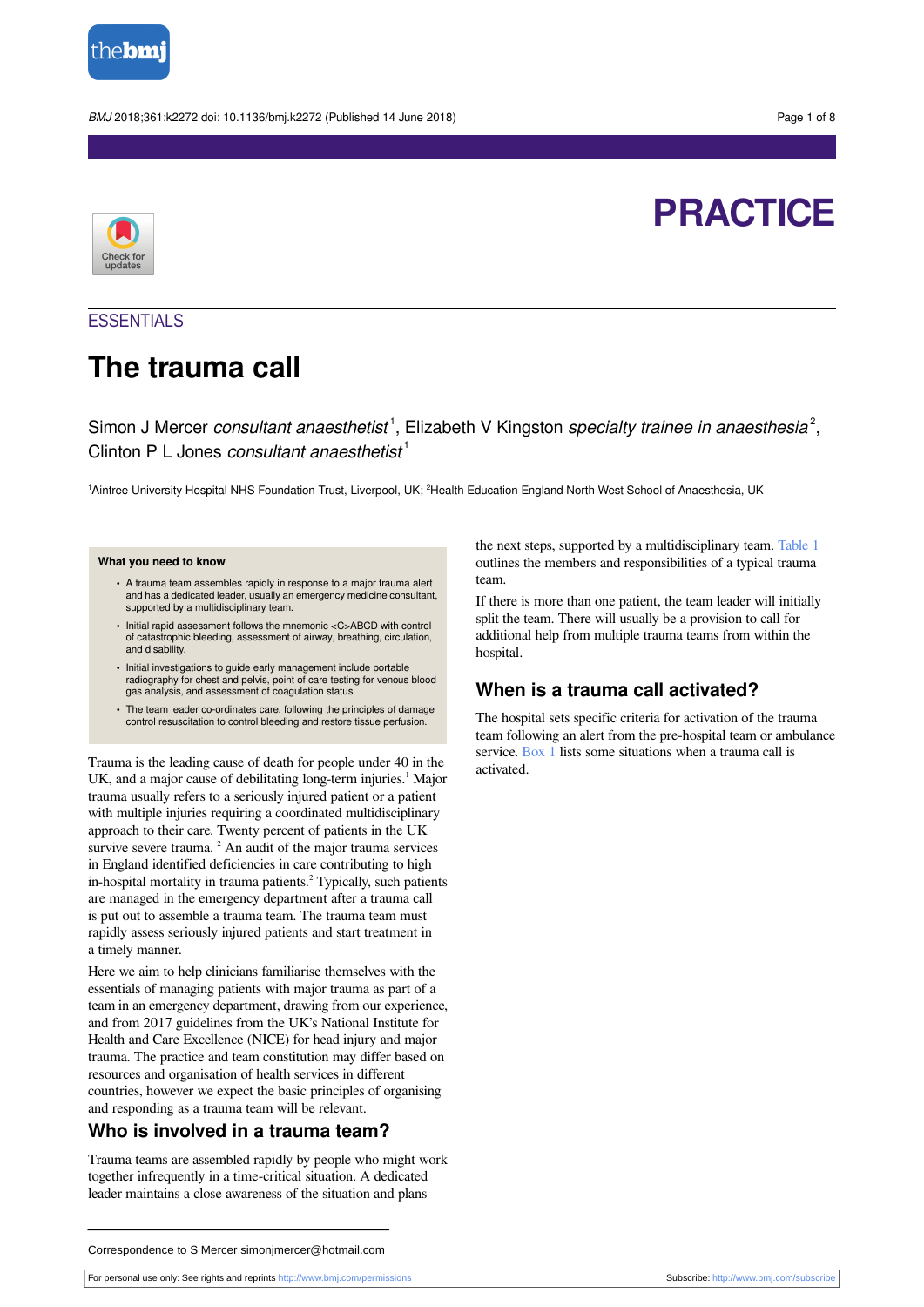#### <span id="page-1-0"></span>**Box 1: Typical situations when the trauma team is activated in a major trauma centre**

A set of standards for trauma team activation in adult patients (taken from Kings College Hospital, Major Trauma Service: Information for Members of the Trauma Team)

- Traumatic event and any of the following:
- **•** Oxygen saturation <90%
- **•** Systolic arterial pressure <90 mm Hg
- **•** Respiratory rate <9 or >29 breaths/min
- **•** Glasgow coma scale <14

Traumatic events include: Penetrating injury to

- **•** head
- **•** neck
- **•** chest
- **•** abdomen
- **•** pelvis

All gunshot wounds

- **Fractures •** Open or depressed skull fractures
- **•** Pelvic fracture
- 
- **•** Two or more proximal long bone fractures
- **•** Flail chest

Traumatic amputation

Blast or crush injury

#### Major burns

- **•** >15% total body surface area in adults but lower threshold in children (>10%) or older people
- **•** airway burns
- **•** combination of burns and trauma
- Road traffic incident:
- **•** high speed collision (>30 mph) or pedestrian hit by vehicle at 20 mph
- **•** separation of rider and bike
- **•** intrusion into passenger compartment
- **•** ejection from vehicle
- **•** death in the same passenger compartment
- **•** bull's eyed windscreen
- **•** >20 min extrication time

#### Falls:

- height of >3 m
- **•** paediatrics—consider the age and height of the child in relation to the height fallen

Helicopter emergency medical service (HEMS) transfer

Drowning/submersion

### **How does the trauma team organise before the patient arrives?**

The trauma team assembles in the emergency department or trauma bay once they receive a message by pager. The trauma team leader briefs the team on the information they have received from the pre-hospital team, outlines what they expect to happen, and allocates roles to the team. The team then stay in the resuscitation bay until the trauma call has finished.

The trauma team must work in an unfamiliar environment under pressure, and this can lead to mistakes and near misses. 3 Good technical expertise and understanding of human factors are important.4 5 Human factors *"enhance clinical performance through an understanding of the effects of teamwork, tasks, equipment, workspace, culture, and organisation on human behaviour and abilities and application of that knowledge in clinical settings."* 6 In major trauma, human factors are considered in the way the trauma bay is organised, the equipment designed, and the standard operating procedures are

written, alongside periodic training of the trauma team. Leadership, teamwork, followership, communication, decision making, and situational awareness are important.<sup>7</sup>[Table 2](#page-5-0) lists communication elements in a trauma call that facilitate teamwork. Situational awareness—*the perception of the elements in the environment, their comprehension, and the projection of their status in the near future—*is important for the team leader.<sup>9</sup>

### **How does the pre-hospital team hand over the patient?**

The pre-hospital team are those who respond to the patient at the site of trauma, provide initial treatment, and transfer to a major trauma centre. The team might include two paramedics or a consultant trained in pre-hospital emergency medicine. They initiate the pre-hospital alert call, which is routed through the ambulance service headquarters to the trauma centre in the vicinity.

On arrival at the hospital, if the patient has a patent airway, a central pulse, and there is no visible active bleeding, the pre-hospital team delivers a "sterile (silent) handover." The trauma team remains silent during this handover, and a member of the pre-hospital team communicates information about the patient, usually using the AT-MIST acronym (see [table 2](#page-5-0)).<sup>4</sup> All members should then commence care with a common understanding of the patient's initial condition.

If the patient has an airway issue, has ongoing visible haemorrhage, or is in cardiac arrest, the trauma team leader will ask the pre-hospital member to wait while these issues are addressed by the trauma team. Information from the handover will then be delivered subsequently.

If a "code red" is called<sup>10</sup> by the pre-hospital team then blood and blood products are ordered and made available in the emergency department even before the patient's arrival. This would occur if the patient suffered a traumatic cardiac arrest, had suspected active haemorrhage and a systolic blood pressure <90 mm Hg, visible active haemorrhage, or poor response to initial fluid resuscitation. In many trauma centres, this will be in the form of a "shock pack," which is typically a box with packed red blood cells and fresh frozen plasma, usually Group O Rhesus Negative for universal donation. At our centre, the first shock pack is four units of universal donor packed red blood cells and four units of fresh frozen plasma. Once the patient's blood group has been determined, the transfusion laboratory will switch to "type specific blood."

### **How is the patient assessed?**

The primary survey is the first clinical examination of the patient and follows the mnemonic  $\langle C \rangle ABCD$ ,<sup>11</sup> where  $\langle C \rangle$  stands for control of catastrophic haemorrhage, and ABCD assessment of airway, breathing, circulation and disability. This examination is conducted in a "horizontal fashion,"<sup>12</sup> where components of the  $\langle C \rangle$ ABCD paradigm and initial investigations (eg, radiography of chest and pelvis plus point of care blood tests) are carried out by several people at the same time. This process is coordinated by the trauma team leader, and quickly provides the team with required clinical information $9$  ([fig 1\)](#page-7-0).

Further, certain checklists for trauma care, such as the WHO checklist, can be adapted locally and used to ensure complete assessment of the patient and delivery of life saving interventions. 8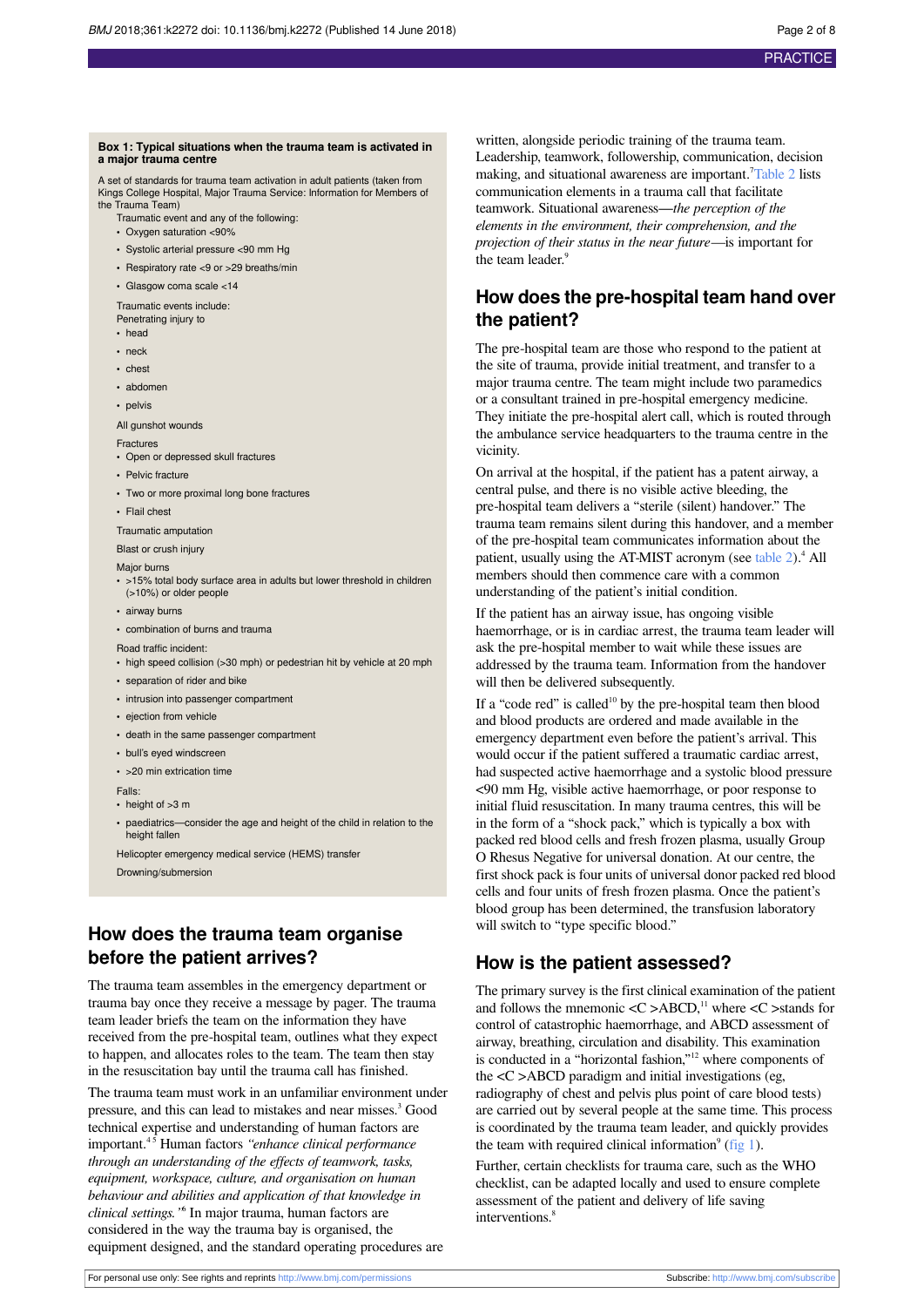### **What investigations are required?**

Chest and pelvic radiography can be performed at the time of the primary survey using portable devices. Point of care blood tests for haemoglobin, venous blood gas analysis, and coagulation can further assist in decision making. Many major trauma centres now use rotational thromboelastometry (RoTEM Pentapharm, Munich, Germany), a viscoelastic assessment of coagulation, to guide resuscitation with blood product clotting factors such as fresh frozen plasma, platelets and cryoprecipitate. Once these results are available, resuscitation is no longer blinded and becomes tailored to correct deficient components.<sup>13</sup> When bleeding is ongoing and massive, frequent RoTEMs plus arterial blood gases are performed to guide resuscitation.

Additional investigations, such as a computed tomography scan, might be requested based on the mechanism and severity of injury. A whole body computed tomography scan, sometimes referred to as a "pan scan," will usually be required in complex trauma, <sup>14</sup> for example in a patient who is extricated from a vehicle in a road traffic incident, to determine the sites of injury. NICE guidelines recommend a computed tomography scan within one hour for all suspected traumatic brain injuries.<sup>15</sup>

### **How is the patient managed?**

Management begins with damage control resuscitation to minimise blood loss and maximise tissue perfusion and oxygenation to optimise outcome. 16 17 The three pillars of management are permissive hypotension, haemostatic resuscitation, and damage control surgery (the latter includes interventional radiology as an alternative). The team leader decides the management and communicates this to the team. This might include time critical interventions to stabilise the patient or even save their life. [Table 3](#page-6-0) indicates a typical timeline of critical decision points during a trauma call.

Care is taken to avoid the triad of acidosis, coagulopathy, and hypothermia.<sup>17 20 21</sup> Evidence from a retrospective study in 1088 trauma patients showed that nearly a quarter of patients had a coagulopathy and this was associated with higher mortality.<sup>22</sup> Resuscitation with packed red blood cells, fresh frozen plasma, and platelets is preferred as this provides clotting factors. <sup>23</sup> NICE guidelines recommend against use of crystalloids as resuscitation fluid in hospital<sup>19</sup> as this would dilute clotting factors present in the patient's circulation.

The risk of re-bleeding associated with normotensive resuscitation needs to be balanced with the metabolic derangement associated with hypotensive resuscitation.<sup>24</sup> Until major bleeding has been stopped, resuscitation is aimed at maintaining a radial pulse, ie, a systolic blood pressure of 80–90 mm Hg, if no head injury is suspected. In patients with suspected traumatic brain injury, less restrictive volume resuscitation is advised to maintain cerebral perfusion.<sup>19</sup>

Trials have shown reduced mortality in trauma patients who were given tranexamic acid to control bleeding.<sup>25 26</sup> An intravenous dose of tranexamic acid is recommended within three hours of trauma in patients with active bleeding or suspected internal bleeding.<sup>19 20</sup>

Hypothermia is associated with worse outcomes. Monitor the patient's temperature and institute measures to minimise heat loss.<sup>19</sup> Active warming using a device such as the BairHugger might also be considered.

### **What are the next steps?**

Ensure that the patient's family are kept informed of what is happening. Once the assessment and initial management are completed, the trauma team leader and a senior nurse (usually the scribe) will talk with the patient's family to explain the situation. This also provides an opportunity to obtain additional information about the patient, such as their medical history.

We have focused on initial management of the trauma patient. Further handover to relevant specialties may be required for definitive treatment. Priority transfer to the operating theatre, interventional radiology, critical care, or the trauma ward may be considered, if a computed tomography scan has been performed elsewhere.

#### **Education into practice**

- **•** If you have participated in a trauma call before, what was your experience? How does this article offer you ideas on improving your participation next time?
- **•** Find the survival rate of patients with major trauma in your institution, and the average time for a trauma patient with a suspected head injury to receive a computed tomography scan (this data is also collected by the Trauma Audit and Research Network). What measures do you think could improve these?

#### **Additional educational resources**

#### **For healthcare professionals**

- **•** National Institute for Health and Care Excellence. Major trauma: assessment and initial management (2016)<sup>19</sup>https://www.nice.org.uk/ guidance/ng39
- This guideline covers the rapid identification and early management of major trauma in pre-hospital and hospital settings, including ambulance services, emergency departments, major trauma centres, and trauma units. It aims to reduce deaths and disabilities in people with serious injuries by improving the quality of their immediate care.
- **•** Head injury: assessment and early management Clinical guideline (2014). Updated June 2017 https://www.nice.org.uk/guidance/cg176 Priorities for implementation include **–** transport to hospital
- 
- **–** assessment in the emergency department
- **–** criteria for performing a computed tomography head scan
- **–** investigating injuries to the cervical spine
- **–** discharge and follow-up
- **•** London Major Trauma Systems. Management of elderly major trauma patients.<http://www.c4ts.qmul.ac.uk/odn-mt-v6-print.pdf> Clinical guidance for care of elderly trauma patients.
- **•** Eastern Association for the Surgery of Trauma. Practice guidelines and educational resources (Free) https://www.east.org
- **•** Centre for Trauma Sciences. Barts and The London School of Medicine and Dentistry. clinical policies and documents. (Free) [http://www.c4ts.](http://www.c4ts.qmul.ac.uk/london-trauma-system/trauma-care) [qmul.ac.uk/london-trauma-system/trauma-care](http://www.c4ts.qmul.ac.uk/london-trauma-system/trauma-care)
- **•** Several high quality trauma training courses have been developed, for example the European Trauma Course<sup>27</sup> and the Anaesthesia, Trauma,<br>and Critical Care Course (ATACC).<sup>28</sup> Such courses are leading to a wider practice of Damage Control Resuscitation.<sup>16</sup>

#### **Information resources for patients**

After trauma [\(http://www.aftertrauma.org\)](http://www.aftertrauma.org). This website connects and supports survivors of traumatic injury and their families.

British Orthopaedic Association. Major Trauma Centres: what they mean for patients and next of kin [\(http://www.ukemtrauma.com/uploads/3/0/6/6/](http://www.ukemtrauma.com/uploads/3/0/6/6/30664511/mtc-paper_26-06-14.pdf) [30664511/mtc-paper\\_26-06-14.pdf](http://www.ukemtrauma.com/uploads/3/0/6/6/30664511/mtc-paper_26-06-14.pdf))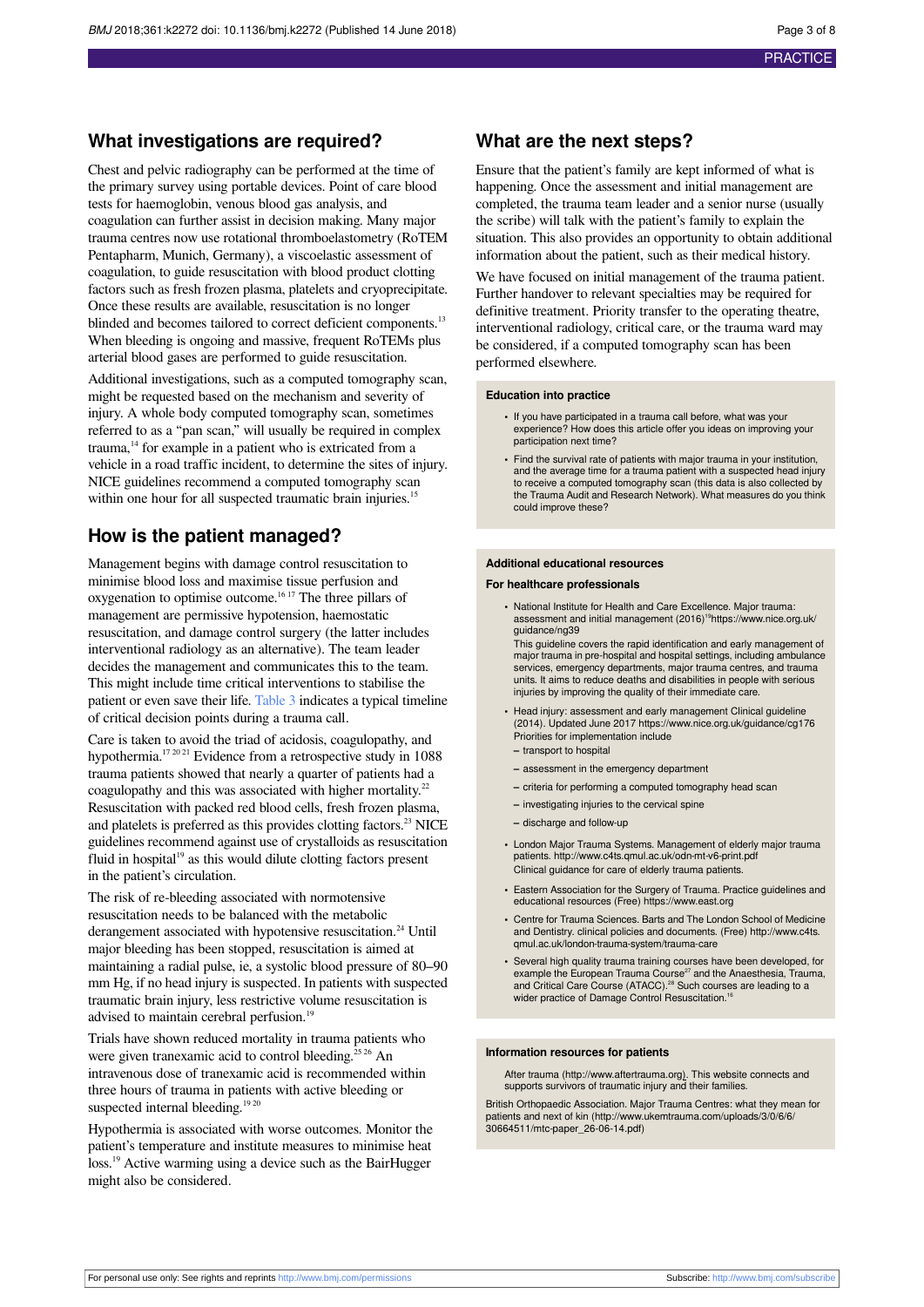#### **How patients were involved in the creation of this article**

A patient representative reviewed an earlier version of this paper. He highlighted the need to keep the patient and family members informed of what happens in the trauma centre and of treatment decisions being taken. We agree this is an important responsibility of the trauma team leader, and have added it to the text.

Competing interests: None of the authors have any conflicts of interest to declare and competing interest forms have been submitted to the BMJ.

Contributorship statement: All authors contributed to the writing of this manuscript. SJM wrote the first draft and EVK and CPLJ added to this and subsequently revised. SJM is the guarantor and accepts full responsibility for the work and controlled the decision to publish.

Provenance and peer review: commissioned, based on an idea from the author; externally peer reviewed.

- 1 Findlay G, Martin IC, Carter S, et al. Trauma: who cares. A report of the national confidential enquiry into patient outcome and death (2007). Available at: [http://www.](http://www.ncepod.org.uk/2007report2/Downloads/SIP_report.pdf) [ncepod.org.uk/2007report2/Downloads/SIP\\_report.pdf](http://www.ncepod.org.uk/2007report2/Downloads/SIP_report.pdf)
- 2 NHS England. Independent review of major trauma networks reveals increase in patient survival rates. Available at: https://www.england.nhs.uk/2013/06/incr-pati-survi-rts/
- 3 Horne S, Smith JE. Preparation of the trauma response in a UK emergency department. Trauma 2015;17:250-710.1177/1460408615572364.
- 4 Mercer S, Arul GS, Pugh HEJ. Performance improvement through best practice team management: human factors in complex trauma. J R Army Med Corps 2014;160:105-8. 10.1136/jramc-2013-000205 24389744
- 5 Penn-Barwell JG, Roberts SAG, Midwinter MJ, Bishop JRB. Improved survival in UK combat casualties from Iraq and Afghanistan: 2003-2012. J Trauma Acute Care Surg 2015;78:1014-20.25909424
- 6 Catchpole K, Mishra A, Handa A, McCulloch P. Teamwork and error in the operating room: analysis of skills and roles. Ann Surg 2008;247:699-706. 10.1097/SLA.0b013e3181642ec8 18362635
- 7 Mercer S, Park C, Tarmey NT. Human factors in complex trauma. BJA Educ 2015;15:231-610.1093/bjaceaccp/mku043.
- 8 Arul GS, Pugh HE, Mercer SJ, Midwinter MJ. Optimising communication in the damage control resuscitation -- Damage Control Surgery sequence in major trauma management. J R Army Med Corps 2012;158:82-4. 10.1136/jramc-158-02-03 22860495
- 9 Endsley MR. Measurement of situation awareness in dynamic systems. Hum Factors 1995;37:65-8410.1518/001872095779049499.
- 10 Weaver AE, Hunter-Dunn C, Lyon RM, Lockey D, Krogh CL. The effectiveness of a 'Code Red' transfusion request policy initiated by pre-hospital physicians. Injury 2016;47:3-6. 10.1016/j.injury.2015.06.023 26239421
- 11 Hodgetts TJ, Mahoney PF, Russell MQ, Byers M. ABC to <C>ABC: redefining the military trauma paradigm. Emerg Med J 2006;23:745-6. 10.1136/emj.2006.039610 16988297
- 12 Smith JE, Russell RJ, Horne S. Critical decision-making and timelines in the emergency department. J R Army Med Corps 2011;157(Suppl 1):S273-6. 10.1136/jramc-157-03s-03 22049807
- 13 Midwinter MJ, Woolley T. Resuscitation and coagulation in the severely injured trauma patient. Philos Trans R Soc Lond B Biol Sci 2011;366:192-203. 10.1098/rstb.2010.0220 21149355
- 14 Gay DA, Miles RM. Use of imaging in trauma decision-making, J R Army Med Corps 2011;157(Suppl 1):S289-92. 10.1136/jramc-157-03s-06 22049810
- 15 National Institute for Health and Care Excellence. Head injury: triage, asse investigation and early management of head injury in infants, children and adults: quick reference guide. Available at https://www.nice.org.uk/guidance/cg176
- 16 Hodgetts TJ, Mahoney PF, Kirkman E. Damage control resuscitation. J R Army Med Corps 2007;153:299-300. 10.1136/jramc-153-04-16 18619167
- 17 Jansen JO, Thomas R, Loudon MA, Brooks A. Damage control resuscitation for patients with major trauma. BMJ 2009;338:b1778. 10.1136/bmj.b1778 19502278
- 18 Horne S, Smith JE. Preparation of the resuscitation room and patient reception. J R Army Med Corps 2011;157(Suppl 1):S267-72. 10.1136/jramc-157-03s-02 22049806
- 19 National Institute for Health and Care Excellence. Major trauma: assessment and initial management (2016). Available at https://www.nice.org.uk/guidance/ng39
- 20 Mercer SJ, Tarmey NT, Woolley T, Wood P, Mahoney PF. Haemorrhage and coagulopathy in the defence medical services. Anaesthesia 2013;68(Suppl 1):49-60. 10.1111/anae.12056 23210556
- 21 Mahoney PF, Kirkman E, Watts S, etal . Military anaesthesia. Ch. 78, Oxford Textbook of Anaesthesia Oxford University Press, Oxford, 2017.
- 22 Brohi K, Singh J, Heron M, Coats T, Acute traumatic coagulopathy, J Trauma 2003;54:1127-30. 10.1097/01.TA.0000069184.82147.06 12813333
- 23 Borgman MA, Spinella PC, Perkins JG, etal . The ratio of blood products transfused affects mortality in patients receiving massive transfusions at a combat support hospital. J Trauma 2007;63:805-13. 10.1097/TA.0b013e3181271ba3 18090009
- Garner J, Watts S, Parry C, Bird J, Cooper G, Kirkman E. Prolonged permissive hypotensive resuscitation is associated with poor outcome in primary blast injury with controlled hemorrhage. Ann Surg 2010;251:1131-9. 10.1097/SLA.0b013e3181e00fcb 20485127
- 25 CRASH-2 trial collaboratorsShakur H, Roberts I, etal . Effects of tranexamic acid on death, vascular occlusive events, and blood transfusion in trauma patients with significan haemorrhage (CRASH-2): a randomised, placebo-controlled trial. Lancet 2010;376:23-32.
- 26 Morrison JJ, Dubose JJ, Rasmussen TE, Midwinter MJ. Military application of tranexamic acid in trauma emergency resuscitation (MATTERs) study. Arch Surg 2012;147:113-9. 10.1001/archsurg.2011.287 22006852
- 27 Lott C, Araújo R, Cassar MR, etal . The European Trauma Course (ETC) and the team approach: past, present and future. Resuscitation 2009;80:1192-6. 10.1016/j.resuscitation.2009.06.023 19632023
- 28 Anaesthesia trauma and critical care course. Available at: [http://www.atacc.co.uk/courses/](http://www.atacc.co.uk/courses/itc/atacc/) [itc/atacc/](http://www.atacc.co.uk/courses/itc/atacc/)

Published by the BMJ Publishing Group Limited. For permission to use (where not already granted under a licence) please go to [http://group.bmj.com/group/rights-licensing/](http://group.bmj.com/group/rights-licensing/permissions) [permissions](http://group.bmj.com/group/rights-licensing/permissions)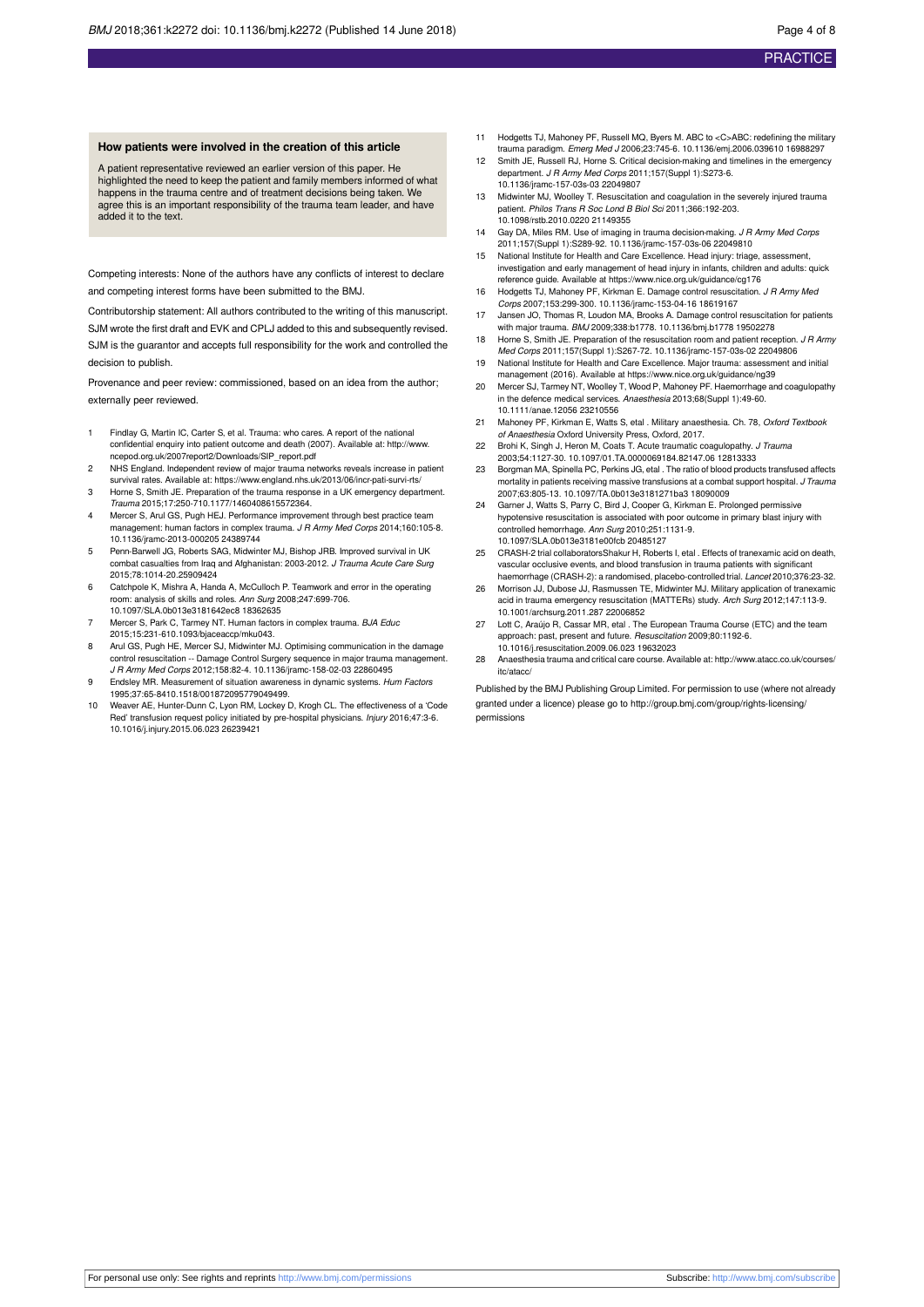## **Tables**

<span id="page-4-0"></span>**Table 1| Minimum standards for a typical NHS trauma team in a major trauma centre in England (multidisciplinary consultant led care is the gold standard).**

| Team member                       | <b>Typical UK grade</b>                     | Role in the trauma team                                                                                                     |
|-----------------------------------|---------------------------------------------|-----------------------------------------------------------------------------------------------------------------------------|
| Trauma team leader (TTL)          | Consultant, usually from Emergency Medicine | Brief the team on the emergency and ensure each team member is<br>aware of their role as listed below.                      |
|                                   |                                             | Coordinate the primary survey and maintain situational awareness                                                            |
| Primary survey doctor             | Emergency Medicine specialty trainee        | Perform the primary survey                                                                                                  |
| Anaesthetist                      | Specialty trainee 5–7, Post final FRCA      | Responsible for airway management and advanced vascular access                                                              |
| Operator department practitioner  | NHS Agenda for Change Band 5-6              | Assist the anaesthetist                                                                                                     |
| Scribe (Trauma Nurse Coordinator) | NHS Agenda for Change Band 7                | Maintain a record of the events in the trauma bay                                                                           |
| Emergency Medicine Nurse 1        | NHS Agenda for Change Band 5                | Support the trauma team with tasks such as positioning the patient, preparing<br>an IV drip, administering medication, etc. |
| Emergency Medicine Nurse 2 and 3  | NHS Agenda for Change Band 5                | Check blood and blood products and deliver via the rapid infuser following<br>the instructions of the trauma team leader.   |
| Runner (health care assistant)    | NHS Agenda for Change Band 2                | Collect blood and blood products from the transfusion laboratory and other<br>equipment as necessary.                       |
| Orthopaedic surgeon               | Specialty trainee 4-7                       | Provide orthopaedic advice to the trauma team leader                                                                        |
| General surgeon                   | Specialty Trainee 4-7                       | Provide general surgical advice to the trauma team leader                                                                   |
| Radiographer                      |                                             | Undertake chest and pelvic radiographs as required                                                                          |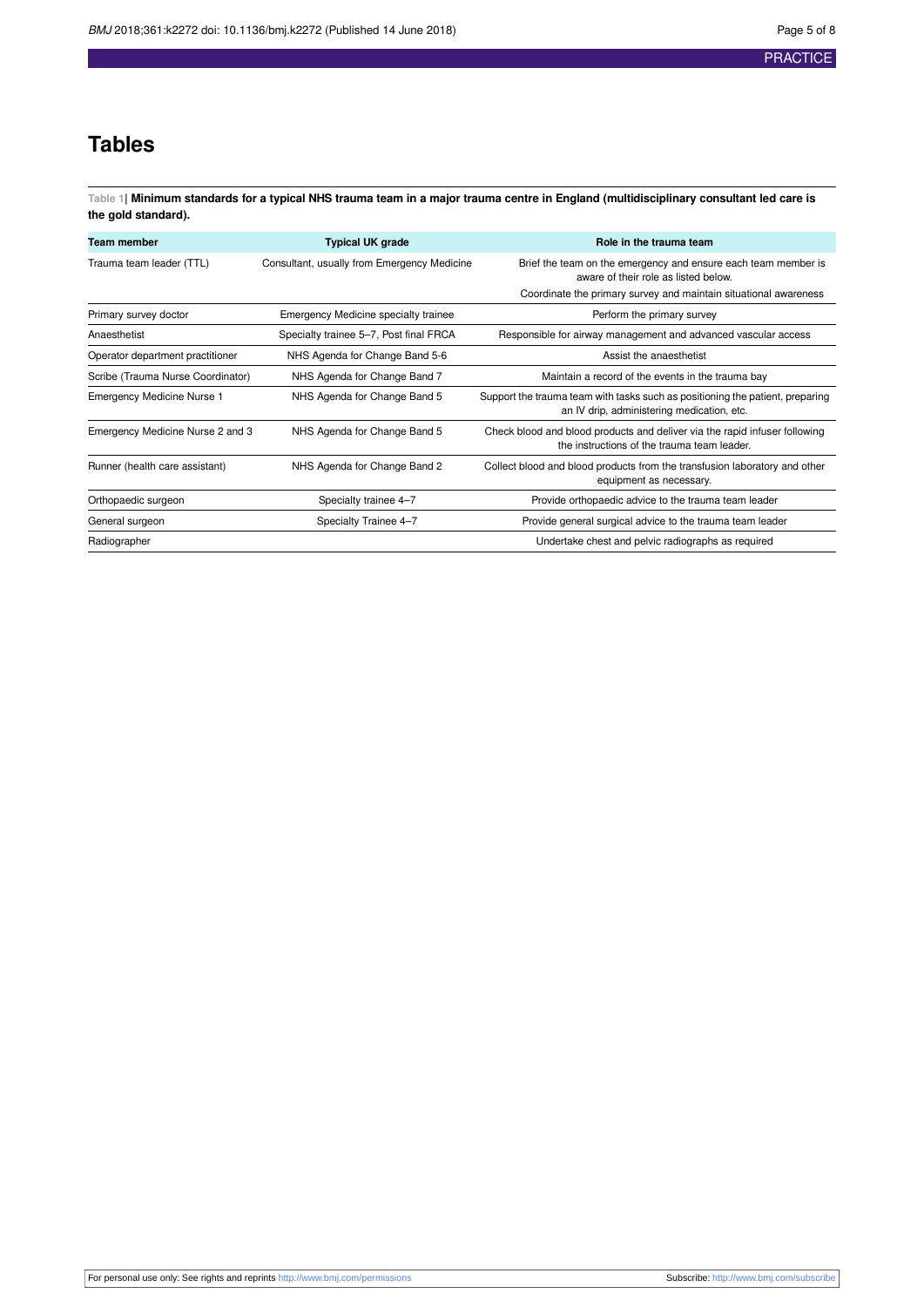<span id="page-5-0"></span>

| Table 2  Specific communication aspects of the trauma call (Certain aspects of this have been adapted from the Trauma WHO Check List <sup>8</sup> ) |                                                                                                                                                                                                                              |  |  |
|-----------------------------------------------------------------------------------------------------------------------------------------------------|------------------------------------------------------------------------------------------------------------------------------------------------------------------------------------------------------------------------------|--|--|
| <b>Communication element</b>                                                                                                                        | <b>Description</b>                                                                                                                                                                                                           |  |  |
| Team brief                                                                                                                                          | Once the trauma team has assembled, the trauma team leader briefs the team with information from the pre-hospital alert and<br>explains what they expect to happen. At this point, roles and responsibilities are determined |  |  |
| Handover from pre-hospital team                                                                                                                     | This is undertaken using the acronym AT-MIST <sup>4</sup> :                                                                                                                                                                  |  |  |
|                                                                                                                                                     | Age                                                                                                                                                                                                                          |  |  |
|                                                                                                                                                     | Time of injury                                                                                                                                                                                                               |  |  |
|                                                                                                                                                     | Mechanism of injury                                                                                                                                                                                                          |  |  |
|                                                                                                                                                     | Injuries sustained                                                                                                                                                                                                           |  |  |
|                                                                                                                                                     | Signs and symptoms                                                                                                                                                                                                           |  |  |
|                                                                                                                                                     | Treatment given so far                                                                                                                                                                                                       |  |  |
| Situational updates                                                                                                                                 | The trauma team leader will pause activity at regular intervals (maybe every 10 minutes or so) to update the team. This ensures<br>good situational awareness and followership among team members                            |  |  |
| Command huddle                                                                                                                                      | Once the initial examination of the patient is complete, a decision on the next steps of treatment is made by senior members of<br>the team. This is then communicated to the whole trauma team                              |  |  |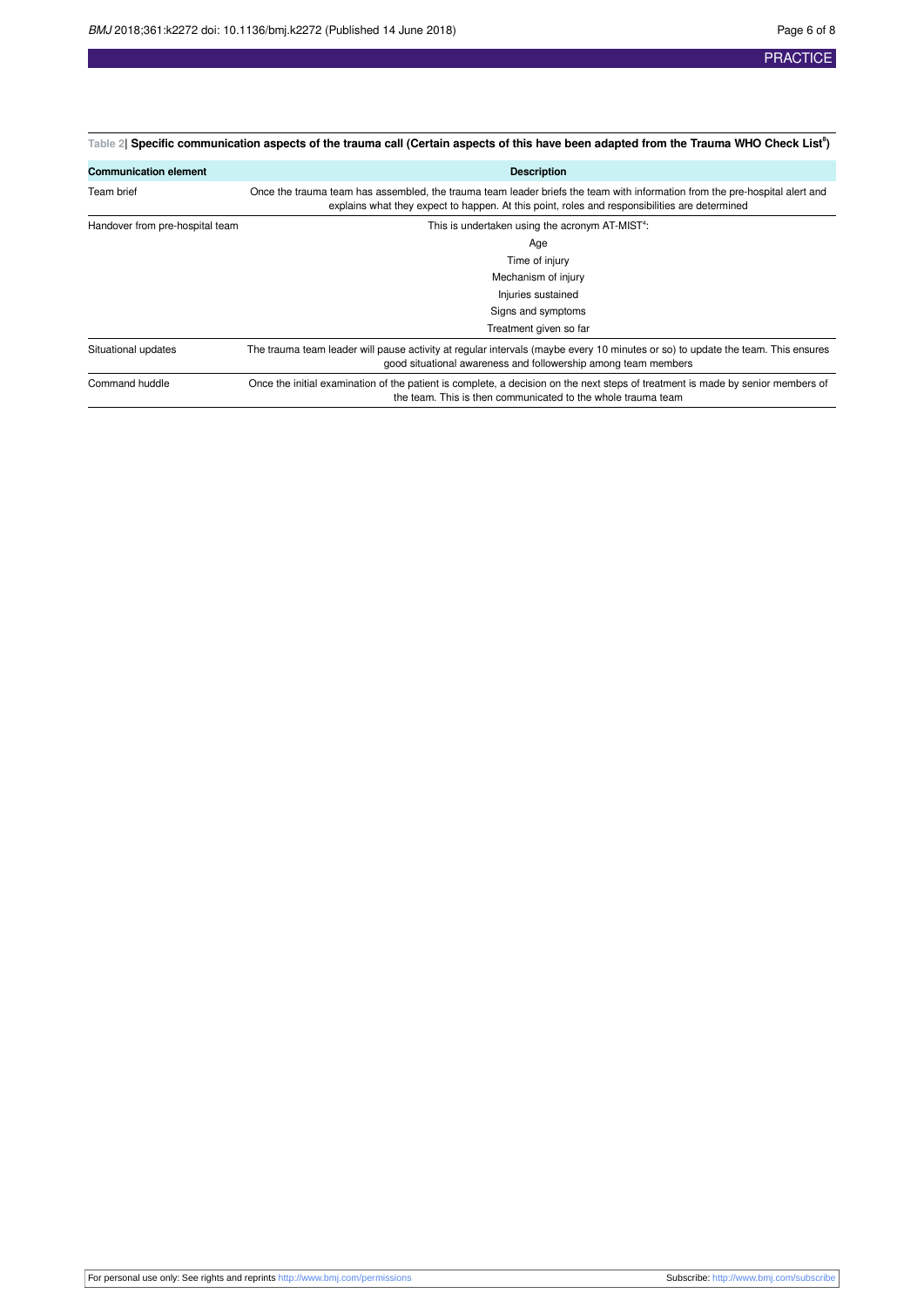| <b>Objectives</b>                                                                                                                                                                                                                                                                                        | <b>Intervention priorities</b>                                                                                                                                                                                                                                                                                                                                                                                                                                                                                                                                                                                                                                                                                                                                                                                                                                                                                                              |
|----------------------------------------------------------------------------------------------------------------------------------------------------------------------------------------------------------------------------------------------------------------------------------------------------------|---------------------------------------------------------------------------------------------------------------------------------------------------------------------------------------------------------------------------------------------------------------------------------------------------------------------------------------------------------------------------------------------------------------------------------------------------------------------------------------------------------------------------------------------------------------------------------------------------------------------------------------------------------------------------------------------------------------------------------------------------------------------------------------------------------------------------------------------------------------------------------------------------------------------------------------------|
| Introductions<br>Ensure all team members assembled<br>Allocation of roles<br>Declare Code Red?<br>Team brief discussing likely course of action<br>Check equipment and drugs                                                                                                                             | Inform transfusion laboratory if a "shock pack" is required.<br>If required, call additional consultants to trauma bay.<br>Inform operating theatre that patient with major trauma to arrive soon in the<br>emergency department                                                                                                                                                                                                                                                                                                                                                                                                                                                                                                                                                                                                                                                                                                            |
| Assess for immediate concerns:<br>Patent airway?<br>Central pulse?<br>Visible catastrophic haemorrhage?<br>Is it safe for a sterile handover?                                                                                                                                                            | AT-MIST handover in silence                                                                                                                                                                                                                                                                                                                                                                                                                                                                                                                                                                                                                                                                                                                                                                                                                                                                                                                 |
| Primary survey < C > ABCD<br>Horizontal assessment (see text for details)<br>Perform an early log roll if dealing with penetrating<br>trauma.                                                                                                                                                            | Oxygen (15 L via non re-breather mask)<br>Cervical spine immobilisation if neck injury is suspected.<br>Apply tourniquet to a traumatically amputated limb and pelvic binder if<br>fracture of the pelvis is suspected, to stop ongoing bleeding.<br>Securing a large bore venous access to allow rapid administration of blood<br>and blood products, or intraosseous access. Begin transfusion via rapid infuser.<br>Blood taken for<br>- full blood count<br>- thromboelastometry (eg, RoTEM),<br>- venous blood gas<br>- blood group and save<br>- point of care international normalised ratio testing if the patient is on<br>warfarin<br>Rapid sequence induction of anaesthesia in patients with<br>- actual or impending airway compromise<br>- ventilatory failure<br>- unconsciousness with an unprotected airway (Glasgow Coma Scale 8 or less)<br>- patients who are unmanageable, combative, or severely agitated with a head |
| Review $\langle C \rangle$ - massive haemorrhage controlled?<br>Review A - rapid sequence induction needed?<br>Review B - chest decompression (thoracostomy or<br>chest drain)?<br>Review C - massive transfusion?<br>Immediate transfer to operating theatre?<br>Review D - reassess Glasgow Coma Scale | injury<br>Consider chest and pelvic radiographs.<br>Consider focused assessment with sonography for trauma (FAST scan).<br>Further intravenous access.<br>Analgesia (rapid sequence induction for humanitarian needs, ie, if the<br>patient is in such severe pain and an operation is planned very soon).<br>If rapid sequence induction is performed, start intravenous infusion of sedation<br>drugs.<br>Active warming measures.<br>Reversal of warfarin if actively bleeding (prothrombin complex concentrate)<br>Tranexamic acid (ideally initial loading dose given as early as possible,<br>followed by an infusion)                                                                                                                                                                                                                                                                                                                |
| Situational update by trauma team leader.<br>Immediate computed tomography scan or transfer to<br>operating theatre?<br>Set goals on physiology and blood products<br>Ongoing transfusion requirements?                                                                                                  | Secondary survey performed if patient not requiring time-critical interventions.<br>Consider splinting and apply dressings pre-transfer.<br>Secure for transfer (use a vacuum mattress).<br>Consider use of a pre-departure checklist:<br>Computed tomography scan<br>Operating theatre - for surgery<br>Critical care - for monitoring                                                                                                                                                                                                                                                                                                                                                                                                                                                                                                                                                                                                     |
|                                                                                                                                                                                                                                                                                                          |                                                                                                                                                                                                                                                                                                                                                                                                                                                                                                                                                                                                                                                                                                                                                                                                                                                                                                                                             |

<span id="page-6-0"></span>**Table 3| Trauma team timelines (adapted from reference <sup>18</sup>). This is based on a combination of guidance15 19 and expert opinion and**